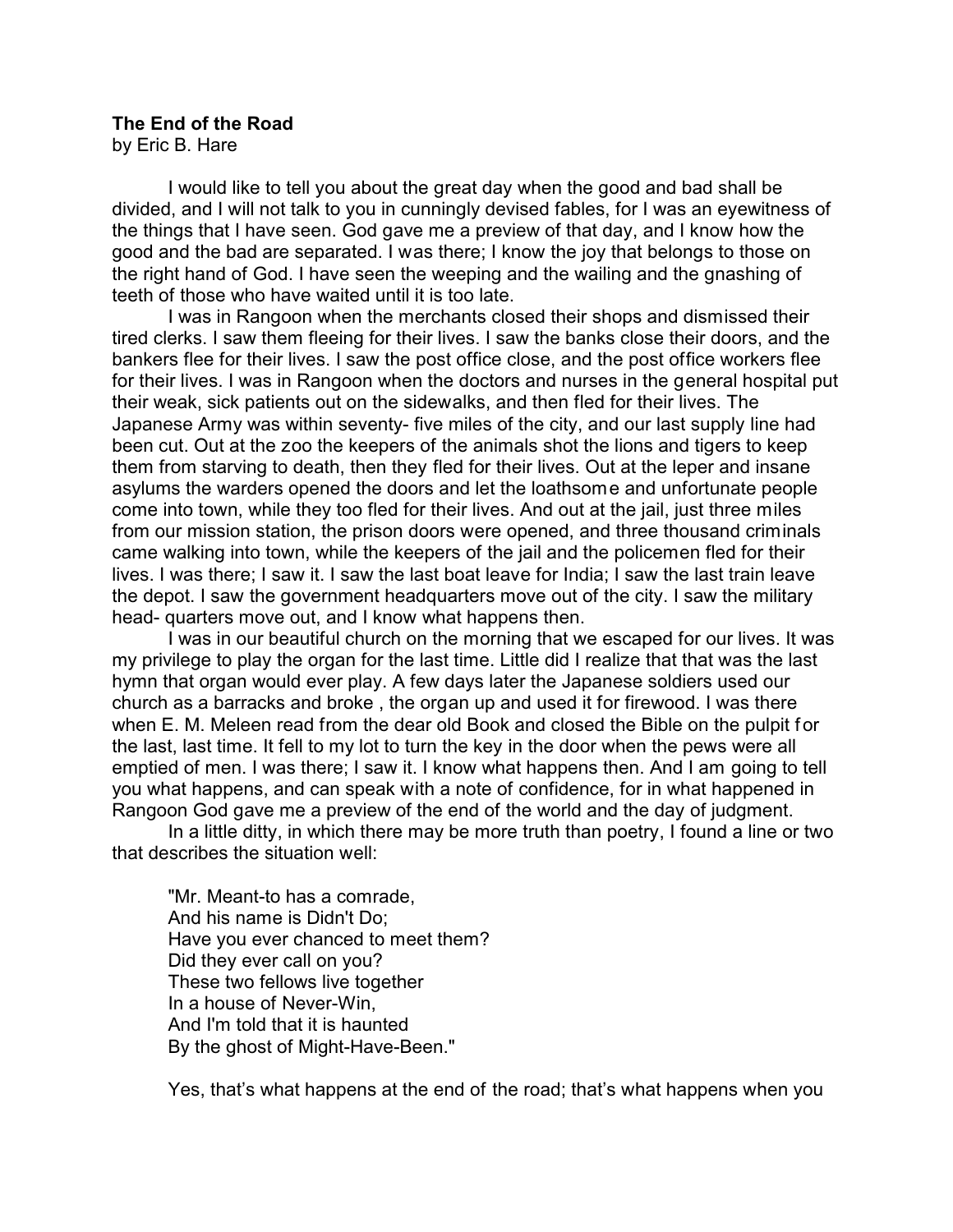come to the day that has no tomorrow- you are "haunted by the ghost of Might-Have-Been."

Just two days before we escaped, I was packing away some of our most valuable articles in the closet under the staircase, when a well-to-do woman came into the mission headquarters and asked for the superintendent. I pointed to his office and assured her that he was in. She knocked on the door. Mr. Meleen came out, and though I didn't mean to eavesdrop, I couldn't help overhearing the conversation. The woman said, "0 Mr. Meleen, I have to go, and I can't take anything with me except a little suitcase and a rug for the journey. You may not know me, but I know you. I live in that grand home just a few blocks away where the coconut palms and the big mango trees are, and now I have to go and leave my lovely home behind. I hate to think of the thieves breaking in to steal and loot and plunder; won't you mission people go over and take all my lovely furniture. Take my beds and my tables and my chairs and my beautiful rugs. I will feel so much happier if I know you mission people can use them."

And I heard Mr. Meleen say, "0 Mrs. it is too late now. We are all packed up. We will be leaving any moment ourselves. We have been waiting to evacuate our church members, and when they are out we will be going too, with only a suitcase each. If we could have had some of those things three months ago when we were outfitting our clinic, we could have used every bed and chair and table. But now it is too late–too late! "

I saw the tears come to that poor woman's eyes. "Too late?" she groaned, as if she couldn't believe it. "You are going too?" And as she turned to leave she threw her shawl over her face to hide her grief, and from her lips came the heartbreaking cry , "Oh, how I wish-" Then emotion choked her words, and she left us to fill in the blanks, but I knew what she wished. Yes, I knew. That's what I call being "haunted by the ghost of Might-Have- Been." As we talked over this sad experience we tried to remember if that well-to-do woman, just two blocks away, had ever helped out in the clinic program or the Ingathering program, but we couldn't think of a single occasion on which that poor rich woman had done anything for humanity. And now that it was too late, she had to leave everything behind, and oh, how she wished! And the only picture that will burn itself into her memory is a picture of thieves breaking into her lovely house to burn, break, loot, and steal. I have seen these, and I have seen others "haunted by the ghost of Might-Have-Been."

Some days later as we were leaving the little town of Pakokku, just after crossing the Irrawaddy River, in our escape into India, W. W. Christensen waved us to stop at the side of the road. We pulled up behind him, got out of our cars, and walked up to see what was the matter. We found him in conversation with a well-to-do Indian woman. She was saying, "0 Pastor Christensen, this is just like the end of the world. Oh, I wish I could get I baptized now. Isn't there time to come back to the river and baptize me? No one can tell what is going to happen tomorrow, and if I were only baptized, I would feel it was all right with my soul."

And I heard Pastor Christensen say: "It is too late now, Mrs.\_\_\_ Can't you remember six weeks ago I was kneeling in your home with you and your children, pleading that the Spirit of God would help you to make a decision then? We are fleeing for our lives now, and we must be on our way. We pray that God will bring you safely into India, so that we can study together and get ready for baptism then." And I saw that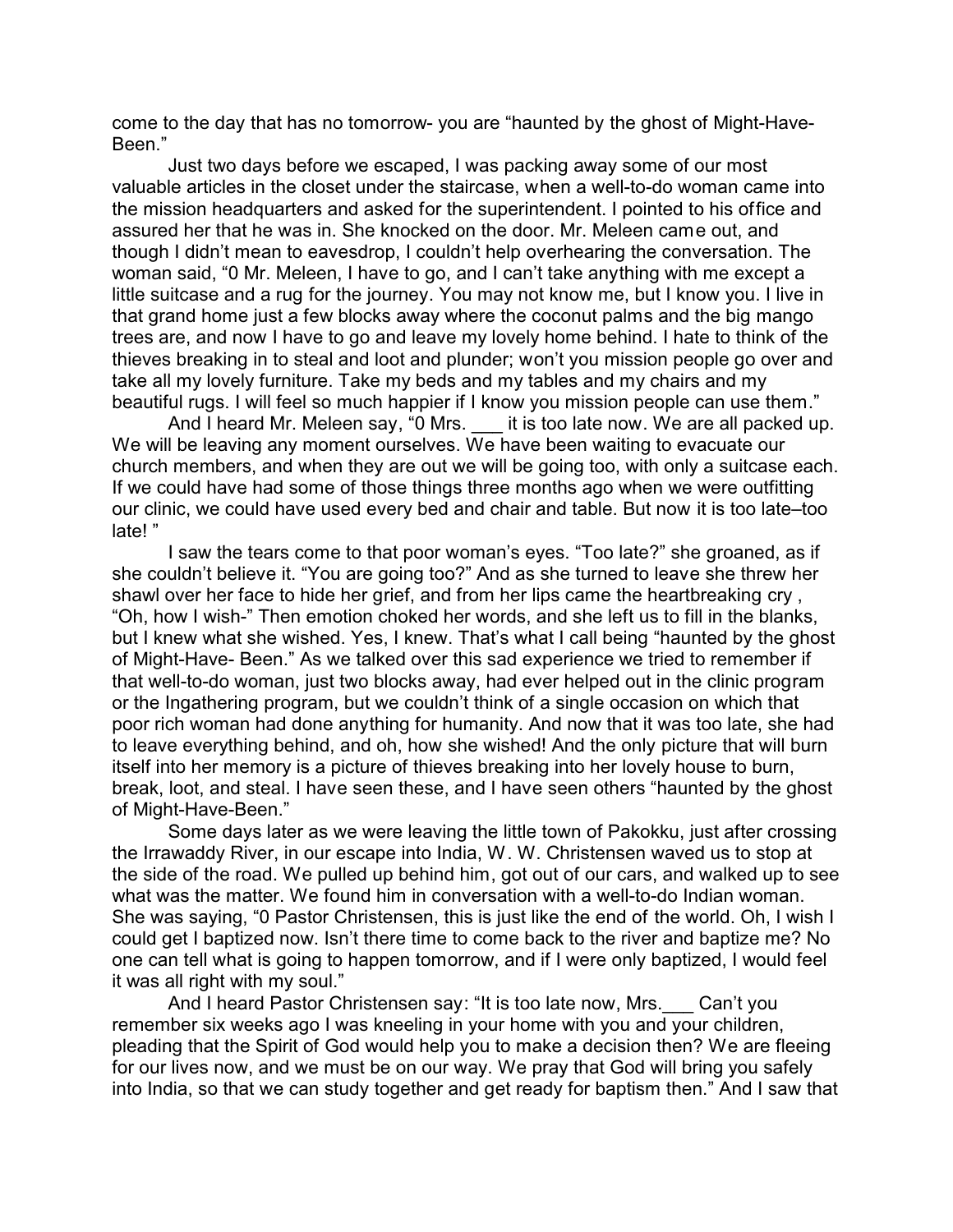well-to-do, well-dressed Indian woman sink to the ground and cover her face with her sari as she sobbed, .'Too late! Too late! Oh, why didn't I get baptized six weeks ago? There was time then. I could have done it then, but now it is too late. It is too late."

It is impossible to forget things like that. But I was there, I saw people "haunted by the ghost of Might- Have- Been," and I have to tell you what I saw. I want to change the picture, for I want to assure you that everybody is not "haunted by the ghost of Might- Have-Been." Some people come to the end of the road conscious that they have served God with all their heart, and soul, and strength; and though they are not perfect, they have given the Lord the best they had, and when they come into tight places and difficult circumstances, there is a smile of triumph on their countenances.

After escaping from Rangoon we hoped to establish our headquarters at Maymyo in north Burma. One day as F. A. Wyman and I were walking along the road to town we saw a stranger approaching. We stepped to one side to let him pass, but he stepped to the same side. We stepped back again, and so did he. We thought how strange it was, and so we stepped back again. Then as he did likewise for the third time, he extended his hand. We did not mind shaking hands, but we did not recognize him till he spoke. It was Brother Johns, one of our deacons in the Rangoon church. He had on dark spectacles and was dressed in clothes we had never seen him wear before. He was thinner than usual, but there was a smile on his face. "0 brethren," he said, "I've been praying that I could meet some of the workers. You know, I was one of the E- men, and I couldn't leave the city until the demolition squads had done their work. I had to walk along the rail- way line by night and hide in the bushes by day. It took me five days to reach the Irrawaddy River, and the steamer was so crowded that there was not a bite to eat for five more days, and every time I wanted a drink I had to pay sixteen cents for a glass of water, but I am so glad to see you."

He pulled out his pocketbook, opened it, and said, "I was paid my last money two days before I escaped from Rangoon. It may be the last money I will have on this earth, but I folded away my tithe, because I want the Lord r to have His share, and I was afraid I might never see another worker to pay my tithe to. Now here you are, and I want to pay my tithe."

He handed his tithe to me, but I did not feel worthy to t take the last money a man might ever have. So I said, "No! No! Brother Wyman is the elder of the church; give it to him." But Brother Wyman did not feel worthy, and he said, "No! No! Brother Hare is the union mission department secretary; give it to him."

But I insisted, "No, no! Give it to Brother Wyman." Then Deacon Johns took Brother Wyman's hand and put his tithe in it, and while his face shone with a halo of triumph and joy he said, "Brethren, don't worry about me: I have known the Lord too long to fear that He will forget me now ." And with that he took another folded bill from his pocket and pressed it into my hands. "This is my Sabbath school offering," he said; "I want the Lord to have part of my last money." Then he said, "0 brethren, I don't know where my wife and my children are. The Government promised to fly them out three weeks ago. Have you heard anything about my family?"

We had heard, and we were able to tell him that his wife and little ones were at Lashio, just seventy miles away, expecting to be flown out any time. We told him that if he caught the next train, he might get there in time to fly out with them. He ran to the depot, caught the train, arrived in Lashio half an hour before the plane came in, and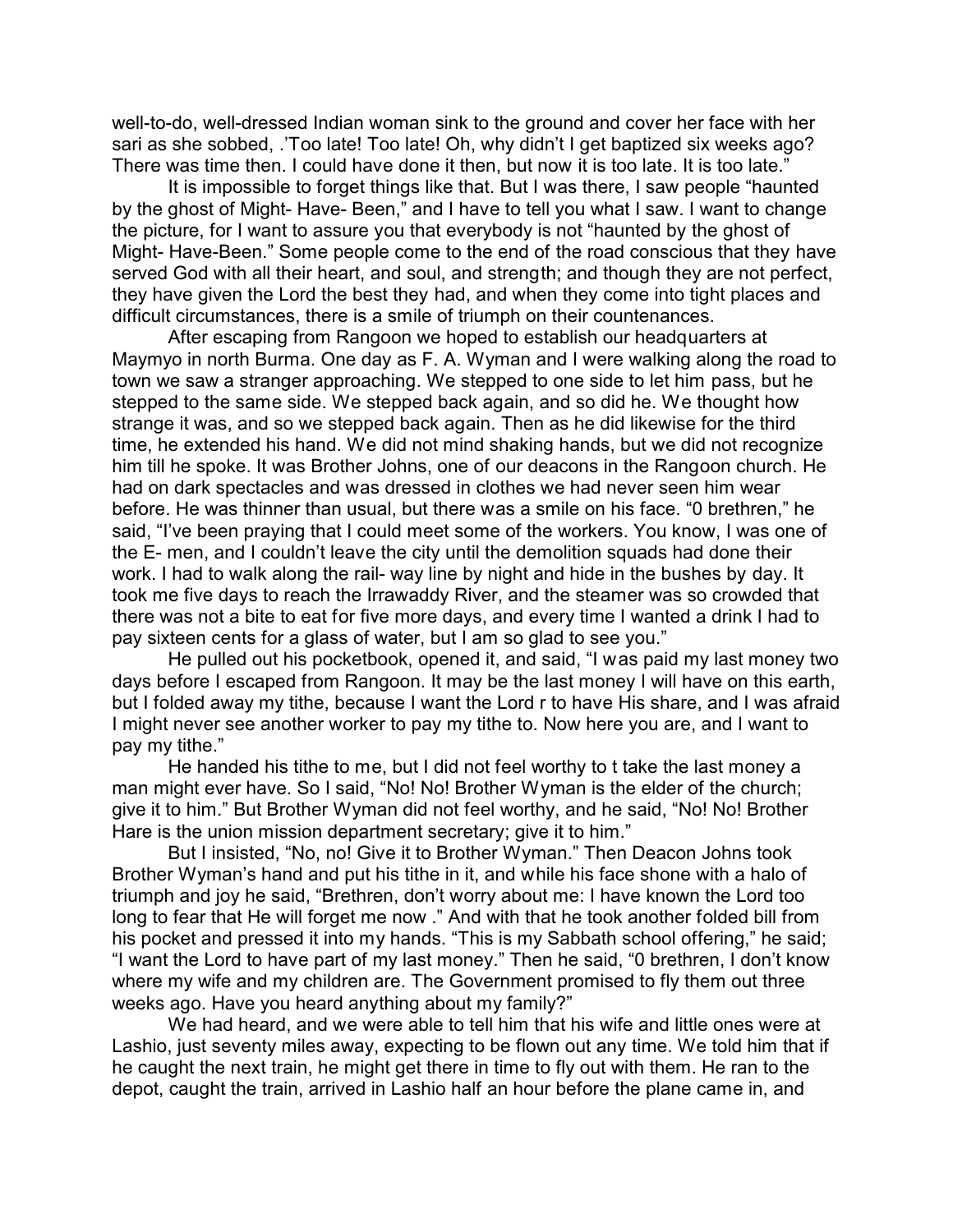flew out with his wife and family. His God did not forget him.

When we got into India we met Deacon Johns again in Calcutta, his face still beaming in triumph, and I will never forget it as long as I live. When we live up to all the light we have, and serve God with all our heart, and soul, and strength, we can approach the end of the road in confidence and joy. When at last I come to the end of the way, I want my face to light up with confidence and joy as Deacon Johns' did that day, don't you?

But I saw more than that when I came to the end of the road. I saw the division between those at the right hand and those at the left. All the way from Rangoon we traveled with every kind of person imaginable-the rich and the poor, the great and the small, the bond and the free, and the colored and the white. I saw the rich with their servants, their folding beds, their folding chairs, and their folding tables, and they camped at the side of the road in luxury. I saw the poor in their poverty sitting in the dust eating a handful of rice they had half-boiled, half- roasted in a joint of bamboo. I saw men with hundred- dollar uniforms walking by in their greatness and little men with fifty-cent loincloths around their waists walking along in their humility. I saw every kind of person imaginable, until we got to the end of the road, and then something happened. It was just as if a magic general had waved a magic wand, and all the camouflage of life was taken I away. The rich had to leave their automobiles and servants behind, and they had to walk out of the country on foot, with no more than sixty pounds of luggage. The poor also walked out on foot with a similar load of luggage, if they had that much. The great and the small walked out on foot, but none was allowed more than sixty pounds of luggage.

And when we all got down on our own feet, there was no longer any difference between the rich and the poor, or between the great and the small. Everybody slept on the bamboo floor or on the ground. There was not enough water to bathe, and no one shaved, and in just a day or two you could scarcely tell the difference between the white and the colored any more. They were all only people. It didn't matter any more what kind of bank account you used to have, or what kind of car you used to drive, or what kind of house you used to live in. Nothing mattered then but what you were.

And in every camp I saw two distinct groups of people. It was just as though someone had built a fence in every camp in no man's land. It was just as though someone had built a wall, and an unseen general had stood at the entrance of each camp and said, you to the right, and you to the left. You stay over here, and you stay over there." But they were not the rich and the poor; they were the good and the bad. They were not the great and the small; they were the kind and the unkind. They were not the bond and free; they were the selfless and the selfish. They were not the white and the colored; they were those that sang praise to the name of Christ and those who cursed and blasphemed that holy name. I was there. I saw it.

When I was a boy I thought when I read that twenty- fifth chapter of Matthew that Christ would cause the nations to march toward Him, and like a majestic drill- master He would point, "you to the right," and "you to the left," but I have changed my ideas. I know now how the division is made. I saw no one dividing them, and heard no one say. "You to the right, and you to the left." I saw that the good ones went over to the right because they were good, and that was where they belonged. They had been singing long, long before they had come to the end of the road. They went where people were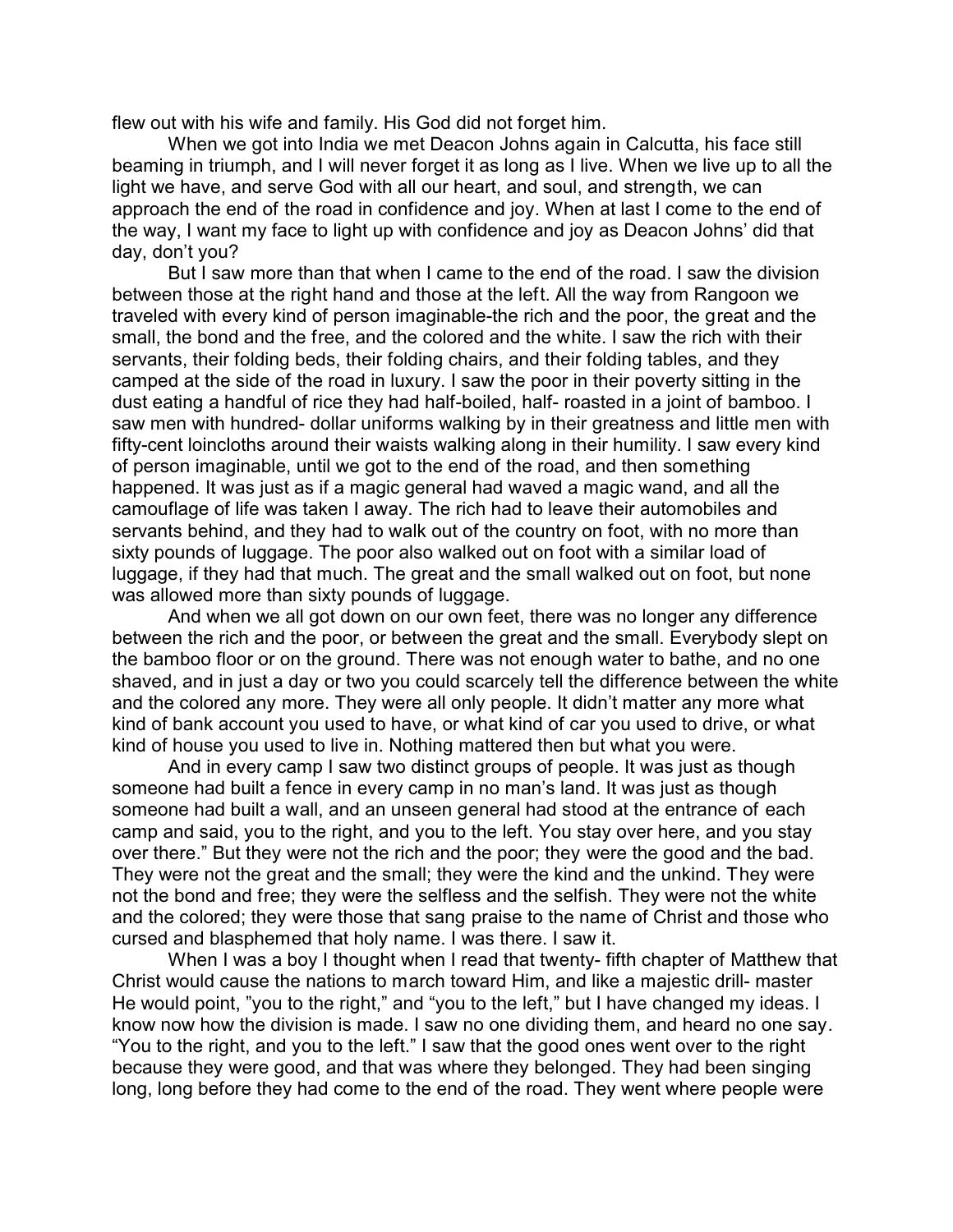speaking kindly, because that was the way they had been speaking long, long before. They did not wait until they came to the end of the road to determine whether they would be among the ones who cursed or those who sang.

Those who blasphemed went among the blasphemers, because they had been doing that all the way. The unkind and the selfish went with the unkind and selfish, because they had always been selfish. Thus when we came to the end of the road, just as naturally as water and oil separate after they have been shaken together, the good went to one place in the camp, and the bad went to the other. Even boys and girls know that if oil and water are shaken together, we don't have to say, "Water go to the bottom; and, oil, you go to the top," to separate them again. Oil always goes to the top, because it is oil. It always was oil. And as soon as it comes to rest it just naturally goes to the place where it belongs. The water had always been water, so the water just naturally went where water belongs. That is the way the good and bad are going to be separated in that great day when Christ comes. If you and I want to be at the right hand of God then, we had better get to the right of God now, and we had better stay there today, and tomorrow, and the next day, and every day till Jesus comes. That's the only way we can be sure of being at His right hand.

I discovered something else in that wartime experience too. I discovered that those who belonged over on one side were most unhappy if they happened to get over on the other side, and those in one group couldn't be hired to eat or associate with the other group. It was just as different as that. One evening they said to me, "0 Mr. Hare, won't you play your trumpet for us?" I asked, 'What shall I play?"

They said, "Take the name of Jesus with you, child of sorrow and of woe." I pulled out my old trumpet, for I still had it with me. I had left my motion pictures and everything else behind, and I had brought just enough clothes to wear. But the old trumpet- I had to bring it with me. I threw away the case and the extra mouthpiece, but I brought the trumpet. I wrapped it in my blanket, and was so happy to play it every night of that march into India. So I began to play the hymn they requested. Having just finished our supper, one man who belonged to the other side was still sitting on a rock below me. When he heard me he listened for a moment to see whether I would be playing "Roll Out the Barrel" or something like that; but when he recognized that I was playing hymns he clapped his hands over his ears and ran to the other side of the camp, saying, "I don't belong here. I don't belong here. Let me get out of here quick," and you couldn't stop him. He belonged with those who cursed and swore, and it was punishment to him to be over where people sang, "Take the name of Jesus with you, child of sorrow and of woe.'

My dear young people, if you want to make certain that you will be among those who are singing and praising God at His right hand when He comes, you had better go where people sing praise to Him now. Go to Sabbath school and to prayer meeting, where people become familiar with their heavenly Father now. Then when you come to the end of the road, you will naturally be among the good ones at the right hand of God.

On the third day out, at the little camp of Tempele, I had one of the sweetest experiences I have ever had in my life. It was an awful day, for, counting evacuees and coolies, there were about two hundred people in our group, but there was only enough water for eighty As we came down the side of the hill toward the little leaf and bamboo sheds, the captain shouted: "No washing even your face or your teeth here! Drink as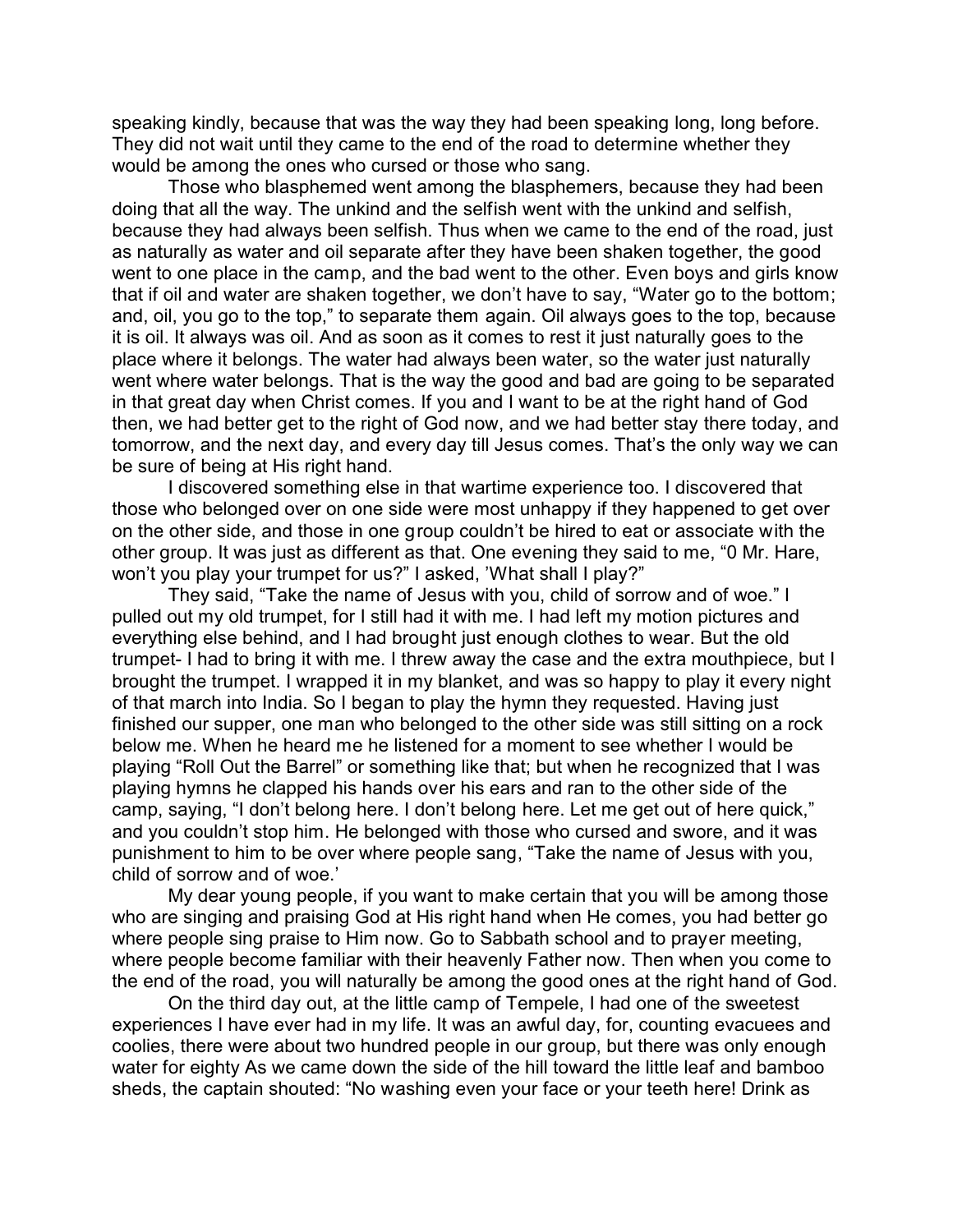little as you possibly can, for there is only water enough for eighty, and we have more than two hundred here! When the good ones got into camp they formed lines by the five-gallon cans of chlorinated water, each waiting patiently for his turn to get a drink, but the selfish ones did not wait in line. They pushed and pulled and fought and quarreled and soon the water was all drunk up.

Then we went to the spring, where a little trickle of water as big as your little finger was coming out of the rock. A line of forty people was waiting, but the bad ones wouldn't wait. They pushed and pulled and yelled and shouted to get a drink of water. I saw strong men snatch water from women and children, and I just couldn't watch it. For aught we knew we were all standing on the brink of eternity , and nobody knew what might happen before tomorrow. I said in my heart, "If I die of thirst, I'm not going to look upon such selfishness as that. I will get my drink tonight." So I went back to camp. "Someone will have to make fires," I thought, and began gathering an arm load of sticks. But when I got back the camp fires were already lighted. I looked to see who was preparing to do the cooking. Can you guess who they were? Yes, it was the people who sang every night, "Lead, Kindly Light," "Under His Wings." That's where I belong! They are the people I love to associate with, and I gladly took my turn stirring the soup and poking the fire.

I wish you could have been there when the dinner bell rang. The selfish ones who had not gathered a stick could not wait to eat. It is hard work to cook over a wood fire in a kerosene can, and I will admit that the soup was burned on the bottom and smoked on the top, but when the selfish ones tasted it they spat it out and began grumbling and growling, "Rotten old camp! Rotten old soup! Rotten old government." But you should have seen the good ones eating that same soup. To be sure, they had to swallow twice on the same mouthful to get it down, but they smiled and said, "Well, it is not very wonderful, is it? But it will keep the sides of our stomach from rubbing together during the night, and maybe in the morning it won't be quite so bad." They are the people I like! That is the kind of people I want to be with. They are the ones I am going to be with all along life's highway, and by the grace of God I am going to be there with the same kind of people at the right hand of God when I come to the end of the road.

After we lay down to sleep that night, H. Baird and I said to Brother Meleen, Brother Wyman, and Brother Christensen, who were quite exhausted after the day's I march, "We are going for water now. Don't you bother to come, we can carry three waterpots as easily as one." So l off we went. Brother Baird had heard that there was another spring, and went off to explore with his flashlight, while I took my place at the camp spring, waiting behind six Indians. After awhile the man at the spring, having filled his can, moved away and walked back to camp. As he passed me he saw that I was a white man, and said, "Don't wait here, sahib. You are a white man, move up to the head of the line. They will let you; they are only coolies." I couldn't speak very much Hindustani, but I I could speak enough to say, "Not tonight! Tonight there are no sahibs and coolies! Tonight we are just men. We are all tired and thirsty , and I can wait my turn like a man."

He walked on muttering to himself about the queer white I man who refused to push himself ahead of the coolies. After he left, the next five men began to chatter. Oh, how they chattered! But I could not understand what they were saying. I listened, but it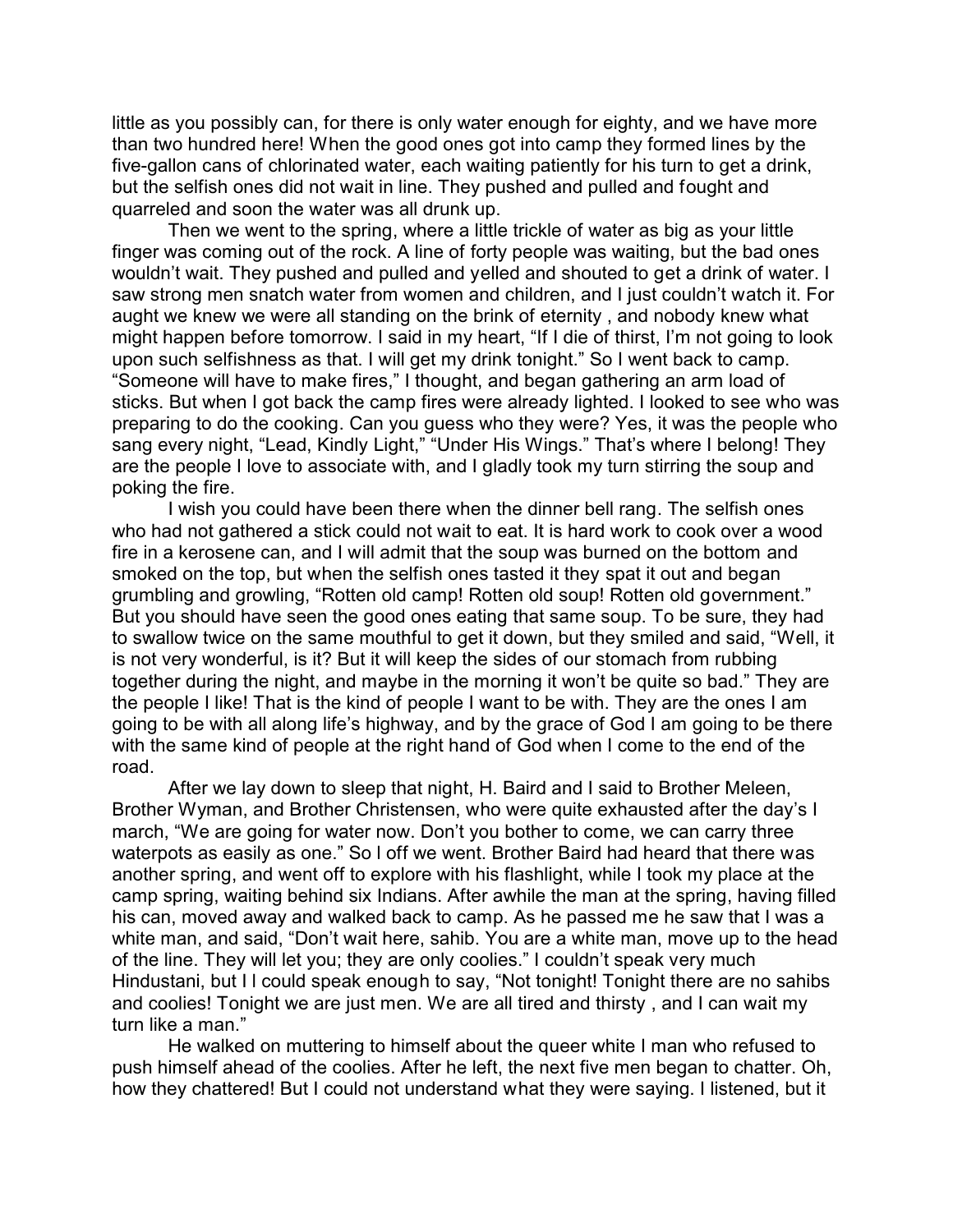was not Burmese or Hindustani or English or American, and I couldn't understand a thing till the man just in front of me lifted his hand, and wriggling his fingers up and down said, "Da Da Da Da Da Da." Then I knew they had recognized me as the man t who played the trumpet around the campfire, and they I were talking about me! Oh, how good it felt to be recognized as one of the good people! in the darkness! by strangers!

My heart leaped within me, and just then the next man at the spring moved away, and we all moved up one place. He put his can down near me, and I thought he was about to make a head pad. You know in India where they carry so much on their heads, they take a cloth and twist it up into a circular pad and put that on their heads, and I thought he was doing that. Then I heard the sound of flowing water, and I looked, and what do you think I saw? He was filling my waterpots from his can of water! As soon as l he had filled them he pointed with a trembling finger right to my heart and lisped in broken English, "You Clistian." Then he pointed to his heart and said, "Me Clistian." I was overwhelmed with delight! I tried to talk f with him in English, but he shook his head. He did not f know any more English. I tried Hindustani, Burmese, Karen, but he shook his head. The only words we had in common were those simple words, "You Clistian, me Clistian." And there in the darkness of no man's land I put my arm around his shoulders and patted his back as I said, "you Clistian, me Clistian," and he returned the embrace and said again, "You Clistian, me Clistian."

I never expect to hear sweeter words than those as long as I live. You can have your power, position, and fame. I want only to be known as a Christian. It is the sweetest joy I have ever heard. As I went back to camp with my three waterpots filled with 'Clistian" water, I rededicated my life to God. "0 Lord," I said, "help me to live every night and every day so that everybody will always know that Eric B. Hare is a Christian," and I intend by the grace of God to be that very thing until Jesus comes.

I saw something else in my preview of the end of the I world. I saw the punishment of the wicked. No, I didn't see them burning in fire, but I saw the smoke of their torment ascending up and up. It was after we reached the beginning of the Indian road, and were taken to the beautiful evacuation camp of Imphal. We had beautiful bamboo barracks, and hot water to bathe with! Think of it! But again I noticed the good ones went to one end, and the bad went to the other. The good ones at once began to clean up and shave, and what fun it was introducing our- selves to one another while waiting for dinner.

But at the other end of the barracks the bad ones were not cleaning up! The only thing they thought about was liquor. They inquired where the liquor shops were, and men and women went off together. When you come to the end of the way it doesn't matter any more whether you are a man or a woman. If you are a good woman, you go among the good people; and if you are a bad woman, you go among the bad people. And there is nothing worse than a bad woman.

These men and women drank all the liquor they could hold; then they carried back all the liquor they could carry. And that night while we were having our usual singing service, they had a drunken brawl at their end of the barracks. This is not what I mean by the punishment of the wicked. I'll be explaining that farther on. The next morning while we were having breakfast the captain came in, and clapping his hands to call us to attention he called, "Everybody be ready at eight-thirty! Busses and trucks will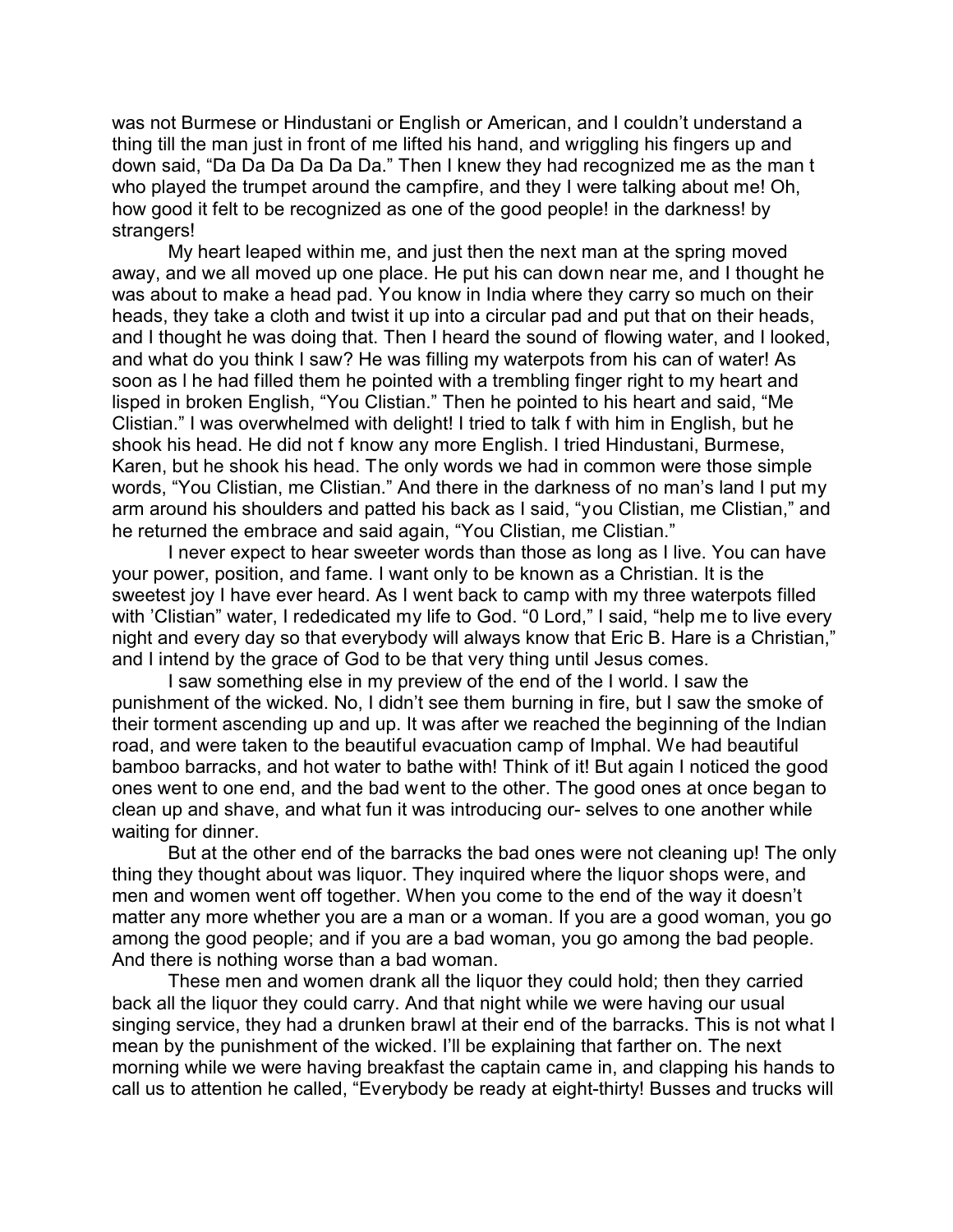be here to take you 104 miles to Dimapur Railway station. There you will be given free tickets to any part of India you want to go to. Everybody be ready at eight-thirty!" It didn't take us long to close our one suitcase and tie a string around our one blanket, and long before eight-thirty we were ready, standing on the side of the road that went through our camp. But again I noticed that the good ones were at this end, and the bad ones at that end. While waiting I couldn't help hearing what the people round me were saying. At this end they were counting their blessings. They were telling of the wonderful dinner they had had last night, and the wonderful breakfast and the clean bamboo platform we could sleep on, and the train we were going to ride on!

Suddenly something seemed to tell me to go to the other end of the line and see what they were talking about. I sauntered along casually, but saw not a smile in the whole group there; they had the worst hang-over you could ever imagine. They were grumbling and growling, with the corners of their mouths drawn down: "Rotten old government. Rotten old camp. Couldn't sleep for mosquitoes. Why couldn't the trucks come earlier?" And I went back f to my end of the line as fast as I could. You couldn't pay I me enough money to spend one unnecessary minute in the company of such people. Back I came to the people who were counting their blessings. That's where I like to be, and I prayed that God would search my heart for the roots I of bitterness and criticism, and that He would deliver me from these fearful habits, for I know where grumbling and murmuring and criticizing is going to place you at the end of the road, and I don't want to be there!

It seemed a very little while until we heard a rattle and a clatter, and two tea wagons-something like military trucks-came to the camp. They had canvas roofs and half walls, but no seats inside of them at all. As these tea wagons came in, those at the other end of the line yelled, "These are ours; we were waiting first. There are others coming; you wait for them."

We just said, "That's all right, you go ahead," but to ourselves we said, "You couldn't pay us enough money to ride in the same trucks with you." We watched them loading up. They threw in their boxes and bundles, and as they did so they were fighting, quarreling, cursing, pushing, poking, and knocking people off. At last, squeezed in like sardines, swearing at their drivers, they started off. As they disappeared around the corner one of our group said, "Good riddance. If we never see you again any more, it will be too soon." And I know five good preachers who said "Amen."

It was not very long before we heard the clattering of more vehicles, and there came into our camp compound three elegant passenger busses with padded seats and padded back rests, and there were no more selfish people to quarrel and fight. We put the weaker ones on a whole seat with a pillow under their heads, we put the womenfolk near the windows, we stacked the luggage carefully, and we checked each bus to make sure that everyone was comfortable. Then with a smile on our faces, we said to the drivers, "All right, let's be going," and away we went.

Five miles down the road we passed the first two tea wagons, and that's where I saw the punishment of the wicked. For just a moment we saw them screw their noses into the air as they decided not to notice us while we went by, but they couldn't help it. There they were jammed in like sardines in a can, and there we were driving along in elegance and comfort, with padded seats and back rests, and they couldn't keep quiet.